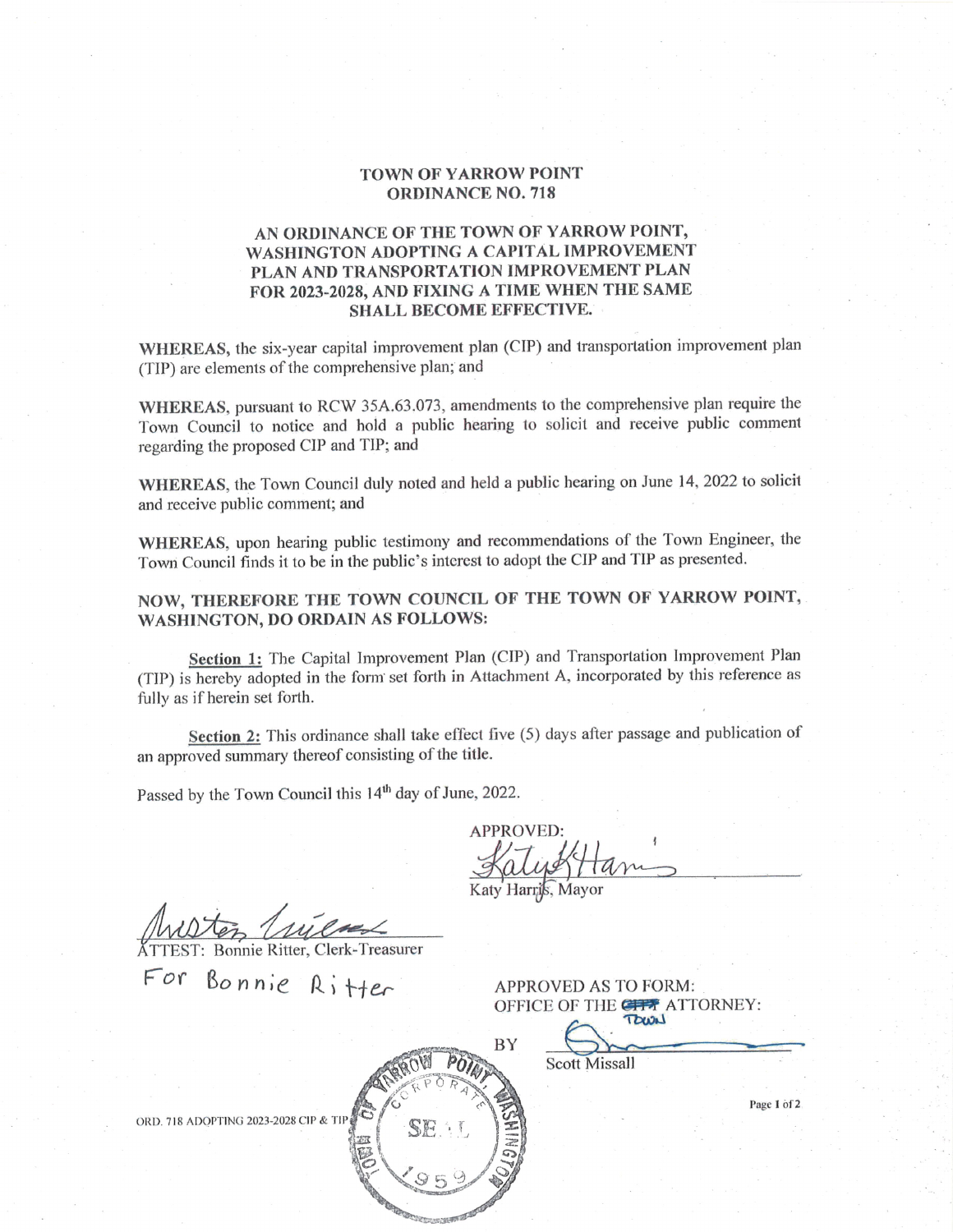# **SUMMARY OF ORDINANCE NO. 718**

of the Town of Yarrow Point, Washington

On the 14<sup>th</sup> day of June, 2022, the Town Council of the Town of Yarrow Point, passed Ordinance No. 718. A summary of the content of said ordinance, consisting of the title, provides as follows:

> AN ORDINANCE OF THE TOWN OF YARROW POINT, WASHINGTON ADOPTING A CAPITAL IMPROVEMENT PLAN AND TRANSPORTATION IMPORVEMENT PLAN FOR 2022-2028, AND FIXING A TIME WHEN THE SAME SHALL **BECOME EFFECTIVE.**

The full text of this Ordinance will be mailed upon request.

DATED this  $|H|$  day of June, 2022.

AND ON THE RICHARD BONNIE RITTER, CLERK-TREASURER

Bonnie Ritter FrN